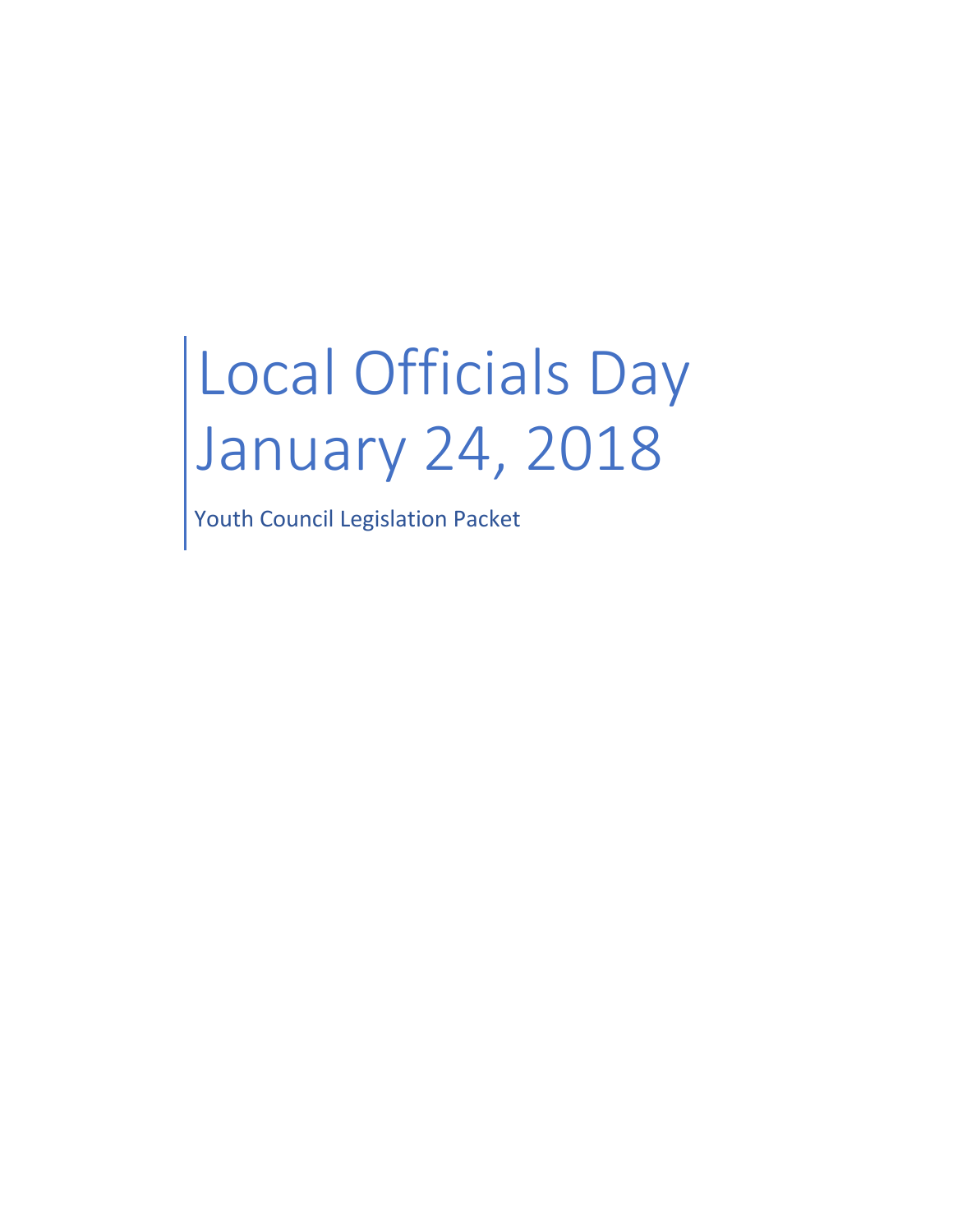Welcome to Local Officials Day at The Utah State Legislature. The Utah League of Cities and Towns looks forward to organizing this event every year because it serves as a great opportunity to bridge the distance between local and state issues. It also provides for an excellent learning platform for youth who are interested in learning more about government and civics. This year youth councils will be deliberating on legislation that addresses the increasingly relevant topics of bullying and sexual harassment in educational environments. There will be one bill and two amendments for discussion. Each one addresses a slightly different side of the problem. A complete index can be found below. Text in black denotes current statute while text in red indicates proposed additional language.



The legislation proposals are as follows:

1. **H.B. 1804** defines sexual harassment in public schools, mandates suspension or expulsion as a penalty for repeat offenses, and requires schools to keep confidential records of sexual harassment.

origin, religion, sex, disability, or citizenship.

- 2. **Amendment I** removes the provision in H.B. 1804 requiring suspension or expulsion for bullying, cyberbullying, and sexual harassment.
- 3. **Amendment II** allows schools to discipline students for bullying, cyberbullying, and sexual harassment. Even when the conduct did not occur on school property.

Roles:

- **Bill sponsor** proposes legislation
- **Committee chair** runs meeting and recognizes speakers
- **Committee members** (up to 12) debate and vote on legislation
- **Amendment I sponsor** (committee member) proposes Amendment I
- **Amendment II sponsor** (committee member) proposes Amendment II
- **Teacher (support):**
	- o sees this every day,
	- o believes current definition of bullying is insufficient for addressing unwanted sexual advances,
	- o argues that teachers and administrators need these tools.
- **Parent (oppose):**
	- o believes kids flirt where should the line be drawn on harassing behavior,
	- o argues that inappropriate attire is the cause of harassment and that boys will be boys.
- **Parent (support):**
	- o has children who've experienced bullying/sexual harassment,
	- o believes it has had a negative effect on the student's ability to learn,
	- o argues school is not the place for this behavior.
- **Concerned citizen (oppose)**:
	- o believes this is another example of state overreach and kids should be treated like adults,
	- o troubled by the record keeping prospect, doesn't trust the confidentiality,
	- o argues that the punishment is too severe, and it may ruin the rest of the student's lives.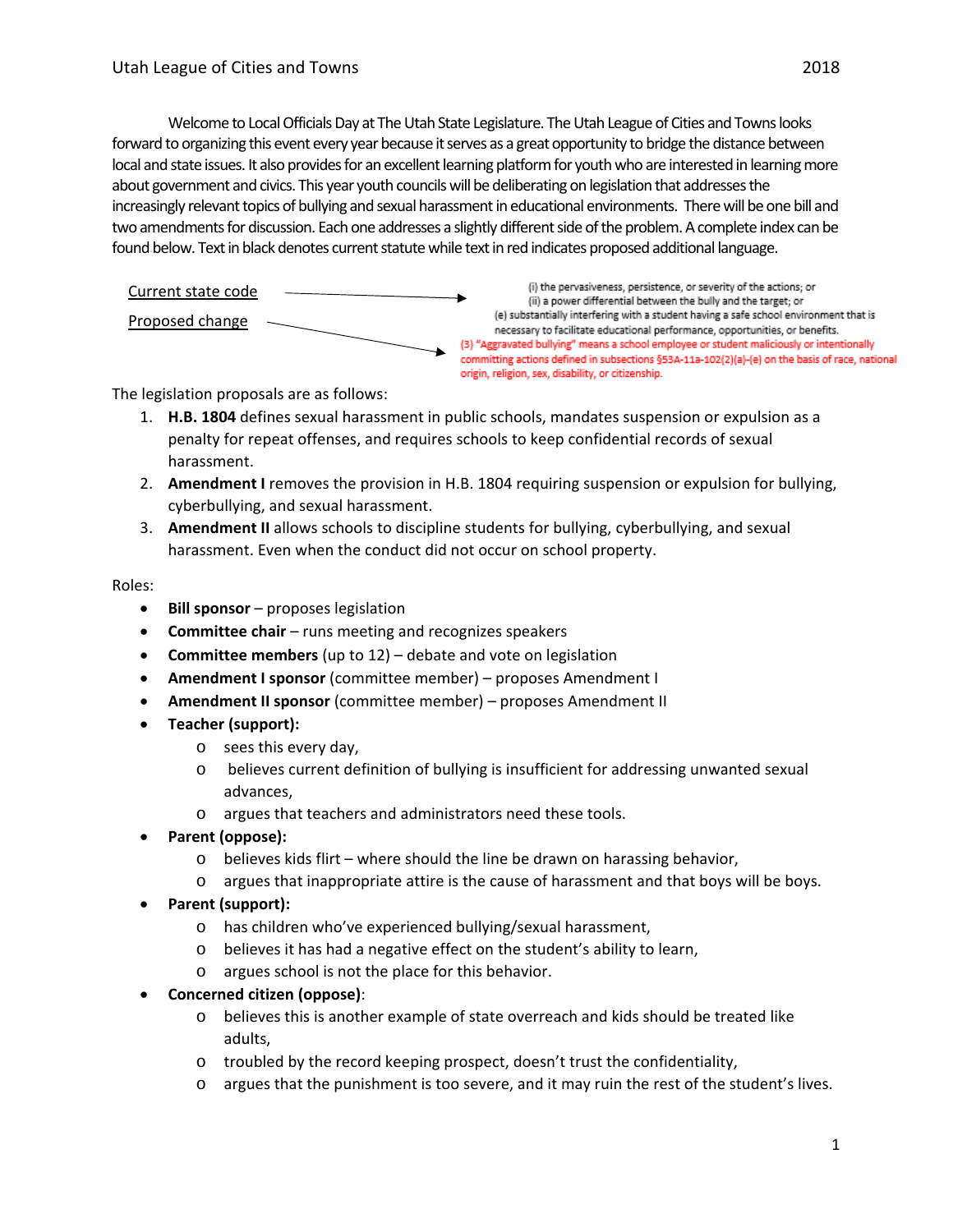# **PUBLIC SCHOOL SEXUAL HARASSMENT PREVENTION AMENDMENTS**

2018 GENERAL SESSION STATE OF UTAH

#### **LONG TITLE**

#### **General Description:**

This bill:

- defines sexual harassment in public schools;
- requires schools to confidentially record sexual harassment allegations; and

**\_\_\_\_\_\_\_\_\_\_\_\_\_\_\_\_\_\_\_\_\_\_\_\_\_\_\_\_\_\_\_\_\_\_\_\_\_\_\_\_\_\_\_\_\_\_\_\_\_\_\_\_\_\_\_\_\_\_\_\_\_\_\_\_\_\_\_\_\_\_\_\_\_\_\_\_\_\_**

mandates suspension or expulsion as a penalty for sexual harassment.

**\_\_\_\_\_\_\_\_\_\_\_\_\_\_\_\_\_\_\_\_\_\_\_\_\_\_\_\_\_\_\_\_\_\_\_\_\_\_\_\_\_\_\_\_\_\_\_\_\_\_\_\_\_\_\_\_\_\_\_\_\_\_\_\_\_\_\_\_\_\_\_\_\_\_\_\_**

#### **Utah Code Sections Affected:**

Amends:

53A‐11a‐102 53A‐11a‐201 53A‐11‐904

*Be it enacted by the Legislature of the state of Utah*

Section 1. Section 53A-11a-102 is amended to read:

#### **53A‐11a‐102. Definitions.**

(1)(a) "Abusive conduct" means verbal, nonverbal, or physical conduct of a parent or student directed toward a school employee that, based on its severity, and frequency of occurrence, a reasonable person would determine Is intended to cause intimidation, humiliation, or unwarranted stress.

(b) A single act does not constitute abusive conduct.

(2) "Bullying" means a school employee or student intentionally committing a written, verbal, or physical act against a school employee or student that a reasonable person under the circumstances should know or reasonably foresee will have the effect of:

(a) causing physical or emotional harm to the school employee or student;

- (b) causing damage to the school employee's or student's property;
- (c) placing the school employee or student in reasonable fear of:
	- (i) harm to the school employee's or student's physical or emotional well‐being; or
	- (i) damage to the school employee's or student's property;

(d) creating a hostile, threatening, humiliating, or abusive educational environment due to:

- (i) the pervasiveness, persistence, or severity of the actions; or
- (ii) a power differential between the bully and the target; or
- (e) substantially interfering with a student having a safe school environment that is necessary to facilitate educational performance, opportunities, or benefits.

# (3) "Sexual harassment" means:

(a) inappropriate physical contact;

(b) obscene or offensive verbal and written remarks;

(c) unsolicited and unwanted sexual advances including:

(i) distributing sexually explicit media, text, or other content electronically.

\_\_\_\_\_\_\_\_\_\_\_\_\_\_\_\_\_\_\_\_\_\_\_\_\_\_\_\_\_\_\_\_\_\_\_\_\_\_\_\_\_\_\_\_\_\_\_\_\_\_\_\_\_\_\_\_\_\_\_\_\_\_\_\_\_\_\_\_\_\_\_\_\_\_\_\_\_\_\_\_\_\_\_\_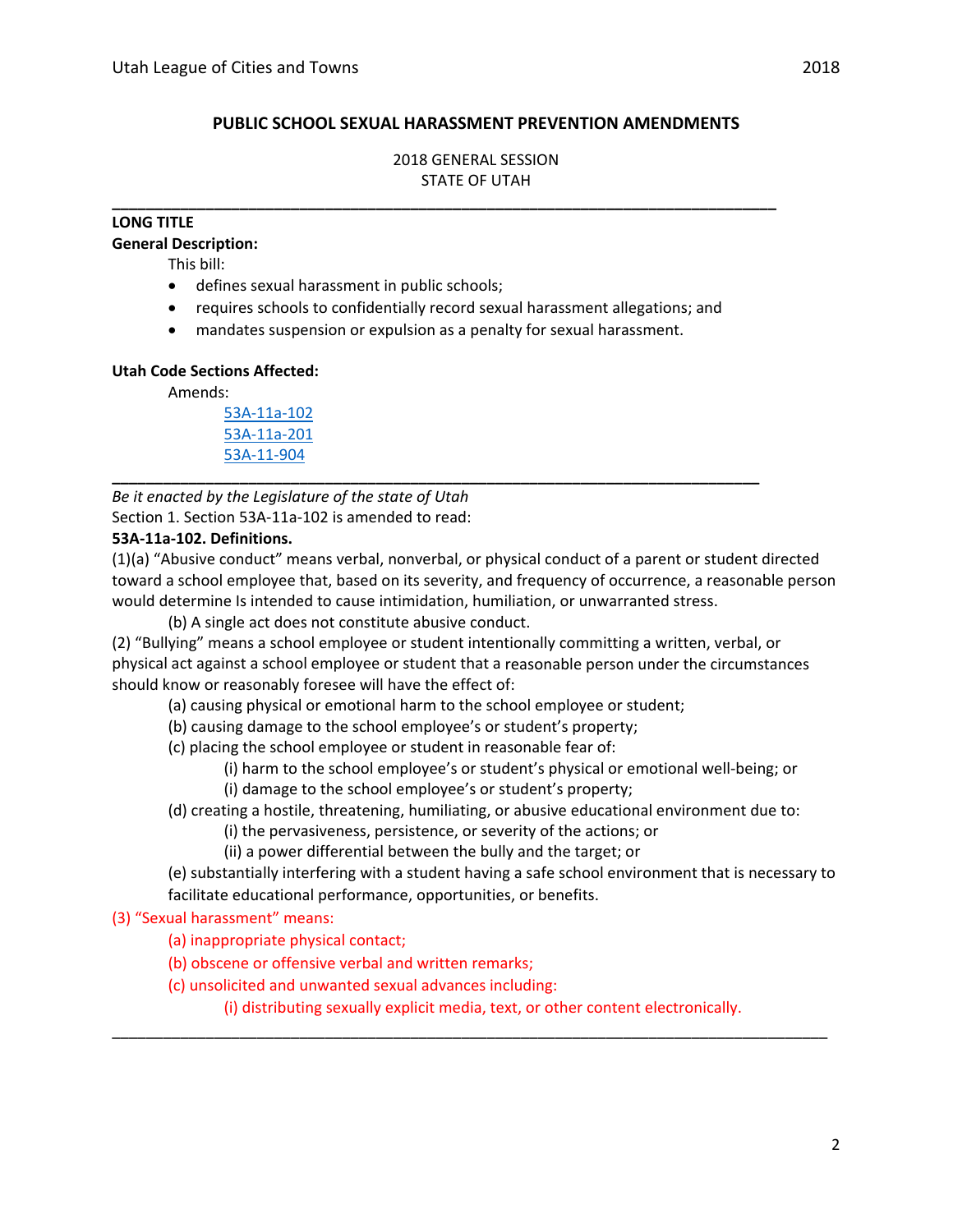Section 2. Section 53A‐11a‐201 is amended to read:

# **53A‐11a‐201. Bullying, hazing, cyber‐bullying, and sexual harassment prohibited.**

(1) A school employee or student may not engage in bullying a school employee or student:

(a) on school property;

(b) at a school related or sponsored event;

(c) on a school bus;

(d) at a school bus stop; or

(e) while the school employee or student is traveling to or from a location or event described in Subsections (1)(a) through (d).

(2) A school employee or student may not engage in hazing or cyber‐bullying a school employee or student at any time or in any location.

(3) A school employee or student may not engage in sexual harassment as defined in section 53A‐11a‐ 201.

(4) Schools must maintain confidential documentation of harassment allegations of sexual harassment made against students or school employees. Information contained within these records shall only be shared with law enforcement or when required by law.

Section 3. Section 53A‐11a‐904 is amended to read:

#### **53A‐11‐904. Grounds for suspension or expulsion from a public school.**

(1) A student may be suspended or expelled from a public school for any of the following reasons:

\_\_\_\_\_\_\_\_\_\_\_\_\_\_\_\_\_\_\_\_\_\_\_\_\_\_\_\_\_\_\_\_\_\_\_\_\_\_\_\_\_\_\_\_\_\_\_\_\_\_\_\_\_\_\_\_\_\_\_\_\_\_\_\_\_\_\_\_\_\_\_\_\_\_\_\_

(a) frequent or flagrant willful disobedience, defiance of proper authority, or disruptive behavior, including the use of foul, profane, vulgar, or abusive language;

(b) willful destruction or defacing of school property;

(c) behavior or threatened behavior which poses an immediate and significant threat to the welfare, safety, or morals of other students or school personnel or to the operation of the school;

(d) possession, control, or use of an alcoholic beverage as defined in Section 32B‐1‐102;

(e) behavior proscribed under Subsection (2) which threatens harm or does harm to the school or school property, to a person associated with the school, or property associated with that person, regardless of where it occurs; or

(f) possession or use of pornographic material on school property.

(2)(a) A student shall be suspended or expelled from a public school for any of the following reasons: (i) any serious violation affecting another student or a staff member, or any serious violation occurring in a school building, in or on school property, or in conjunction with any school activity, including:

> (A) the possession, control, or actual or threatened use of a real weapon, explosive, or noxious or flammable material;

(B) the actual or threatened use of a look alike weapon with intent to intimidate another person or to disrupt normal school activities; or

(C) the sale, control, or distribution of a drug or controlled substance as defined in Section 58‐37‐2, an imitation controlled substance defined in Section 58‐37b‐2, or drug paraphernalia as defined in Section 58‐37a‐3;

(D) repeated instances of bullying, cyberbullying or sexual harassment as defined in section §53A‐11a‐102.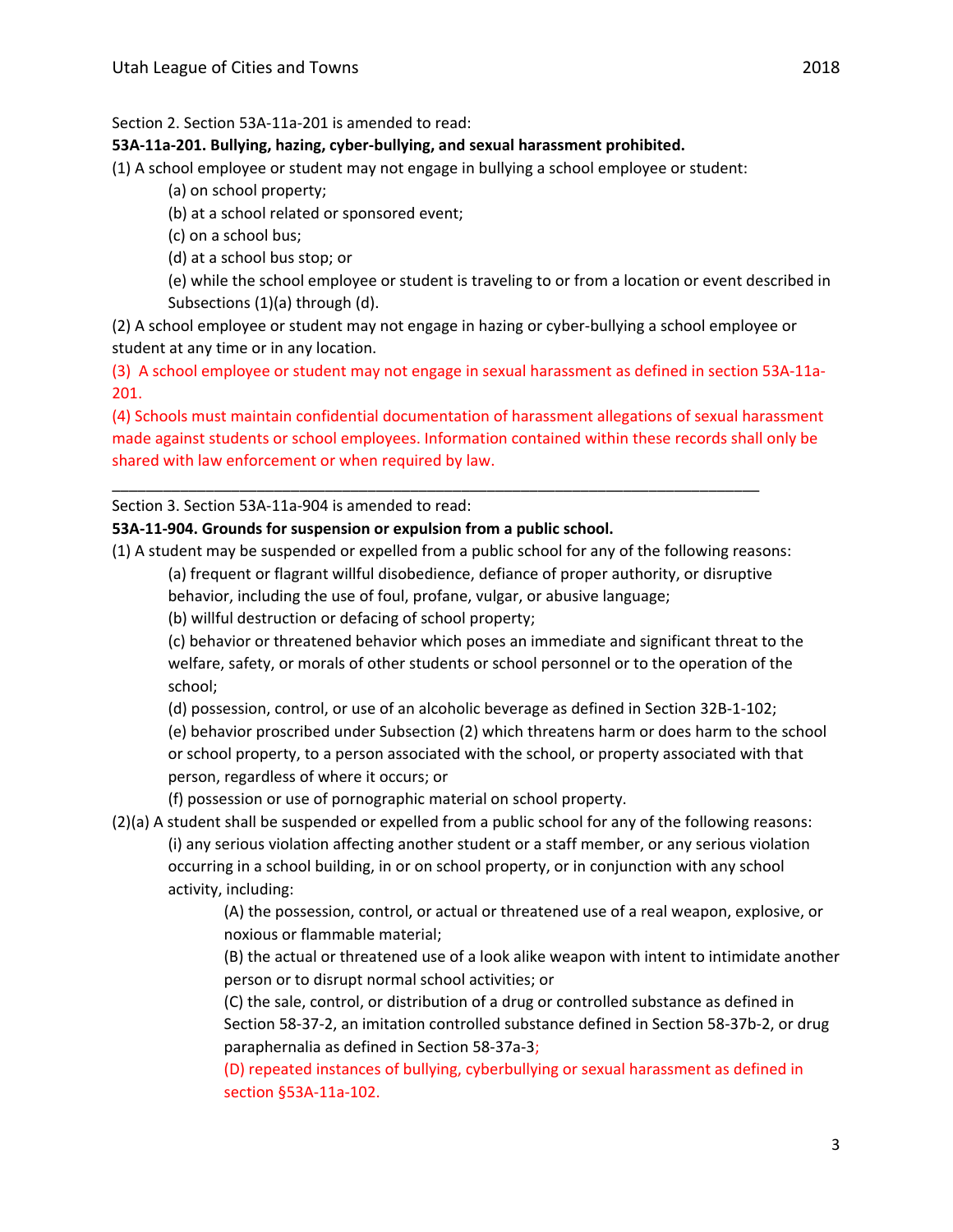#### Amendment I

*This amendment removes the provision in H.B. 1804 requiring suspension or expulsion for bullying, cyberbullying, and sexual harassment.*

# **53A‐11‐904. Grounds for suspension or expulsion from a public school.**

(1) A student may be suspended or expelled from a public school for any of the following reasons:

(a) frequent or flagrant willful disobedience, defiance of proper authority, or disruptive behavior, including the use of foul, profane, vulgar, or abusive language;

(b) willful destruction or defacing of school property;

(c) behavior or threatened behavior which poses an immediate and significant threat to the welfare, safety, or morals of other students or school personnel or to the operation of the school;

(d) possession, control, or use of an alcoholic beverage as defined in Section 32B‐1‐102; (e) behavior proscribed under Subsection (2) which threatens harm or does harm to the school

or school property, to a person associated with the school, or property associated with that person, regardless of where it occurs; or

(f) possession or use of pornographic material on school property.

(2)(a) A student shall be suspended or expelled from a public school for any of the following reasons: (i) any serious violation affecting another student or a staff member, or any serious violation occurring in a school building, in or on school property, or in conjunction with any school activity, including:

> (A) the possession, control, or actual or threatened use of a real weapon, explosive, or noxious or flammable material;

(B) the actual or threatened use of a look alike weapon with intent to intimidate another person or to disrupt normal school activities; or

(C) the sale, control, or distribution of a drug or controlled substance as defined in Section 58‐37‐2, an imitation controlled substance defined in Section 58‐37b‐2, or drug paraphernalia as defined in Section 58‐37a‐3;

(D) repeated instances of bullying, cyberbullying, or sexual harassment, as defined in section §53A‐11a‐102.

(ii) the commission of an act involving the use of force or the threatened use of force which if committed by an adult would be a felony or class A misdemeanor.